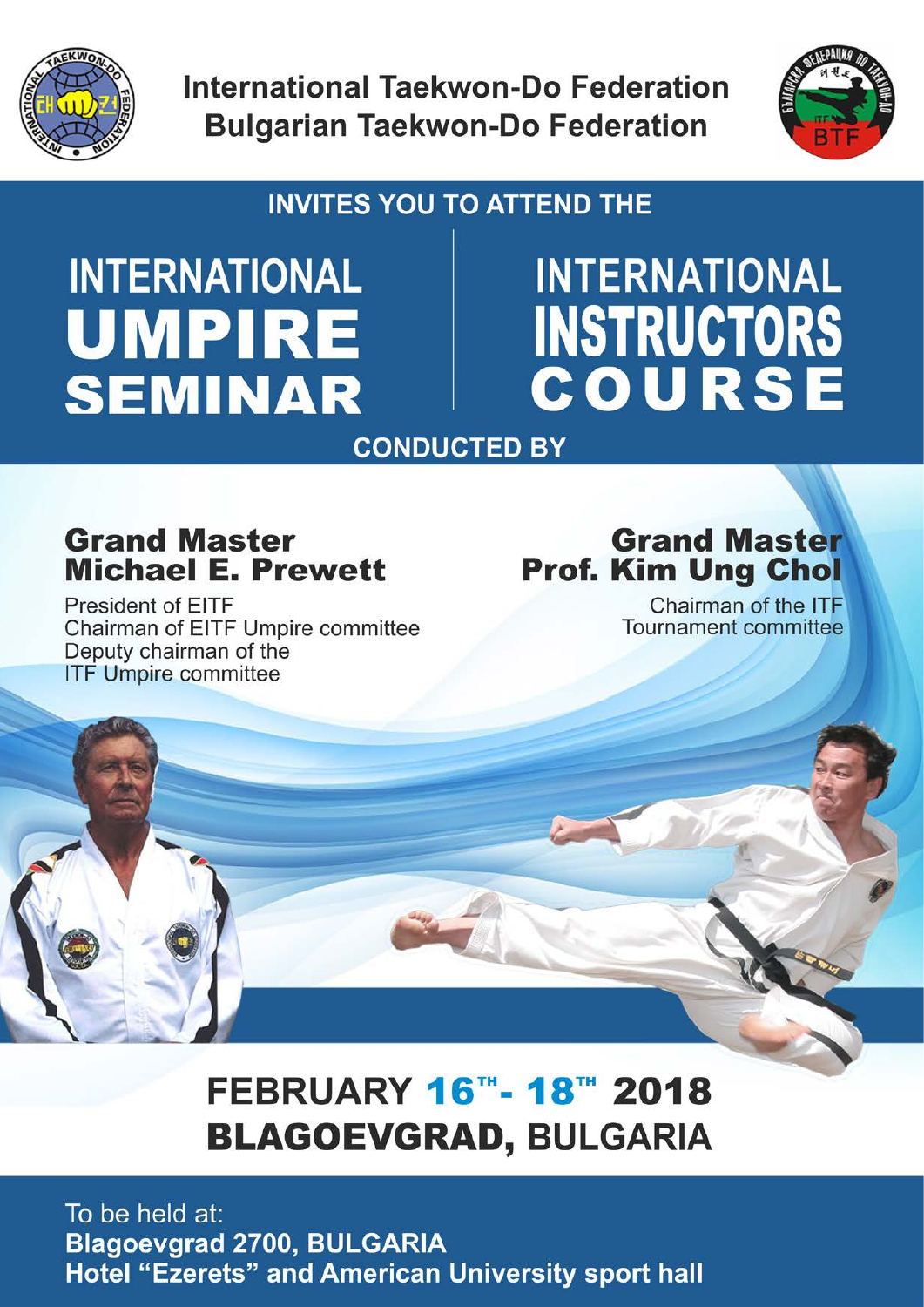

#### **ITF INTERNATIONAL INSTRUCTORS COURSE AND INTERNATIONALUMPIRE SEMINAR**

**Bulgarian Taekwon-Do ITF Federation** invite you to attend the **ITF International Umpire Course**, conducted by EITF President and Deputy Chairman of the ITF Umpire Committee **Grand Master Michael E. Prewett** and **International Instructors Course**, conducted by and Chirman of the ITF Tournament Committee **Grand Master Kim Ung Chol**, to be held from  $16<sup>th</sup>$  to  $18<sup>th</sup>$  February 2018 in Blagoevgrad, Bulgaria.

#### **SCHEDULE**

#### **Friday, 16th February 2018**

| Till 12:30 h.   | Registration and payment |                  |
|-----------------|--------------------------|------------------|
| $14:00 - 19:00$ | Seminar – theoretical    | (Hotel Ezetrets) |

#### **Saturday, 17th February 2018**

| 10:00 – 12:00   | Seminar – practical in dobok | (Skaptopara sport hall) |
|-----------------|------------------------------|-------------------------|
| $12:00 - 15:00$ | Lunch break                  |                         |
| 15:00 – 19:00   | Seminar – practical in dobok | (Skaptopara sport hall) |

#### **Sunday, 18th February 2018**

| $10:00 - 12:00$ | Seminar – practical in dobok | (Skaptopara sport hall) |
|-----------------|------------------------------|-------------------------|
| $12:00 - 15:00$ | Lunch break                  |                         |
| $15:00 - 19:00$ | Seminar – practical in dobok | (Skaptopara sport hall) |

#### ACCOMMODATION

Hotel Ezerets - Bulgaria, Blagoevrag, Blvd. "Peyo Yavorov" No.2

- o €50 Per person per day in double room Breakfast, lunch and dinner
- o €65 Per person per day in single room Breakfast, lunch and dinner

#### PAYMENT& REGISTRATION

The registration and all the payments will take place at Hotel "Ezetrets" on the  $16<sup>th</sup>$ February 2018.

#### CONTACT DETAILS

For more information: Vergiliy Sitnilski – email: [bft\\_itf@abv.bg](mailto:bft_itf@abv.bg)